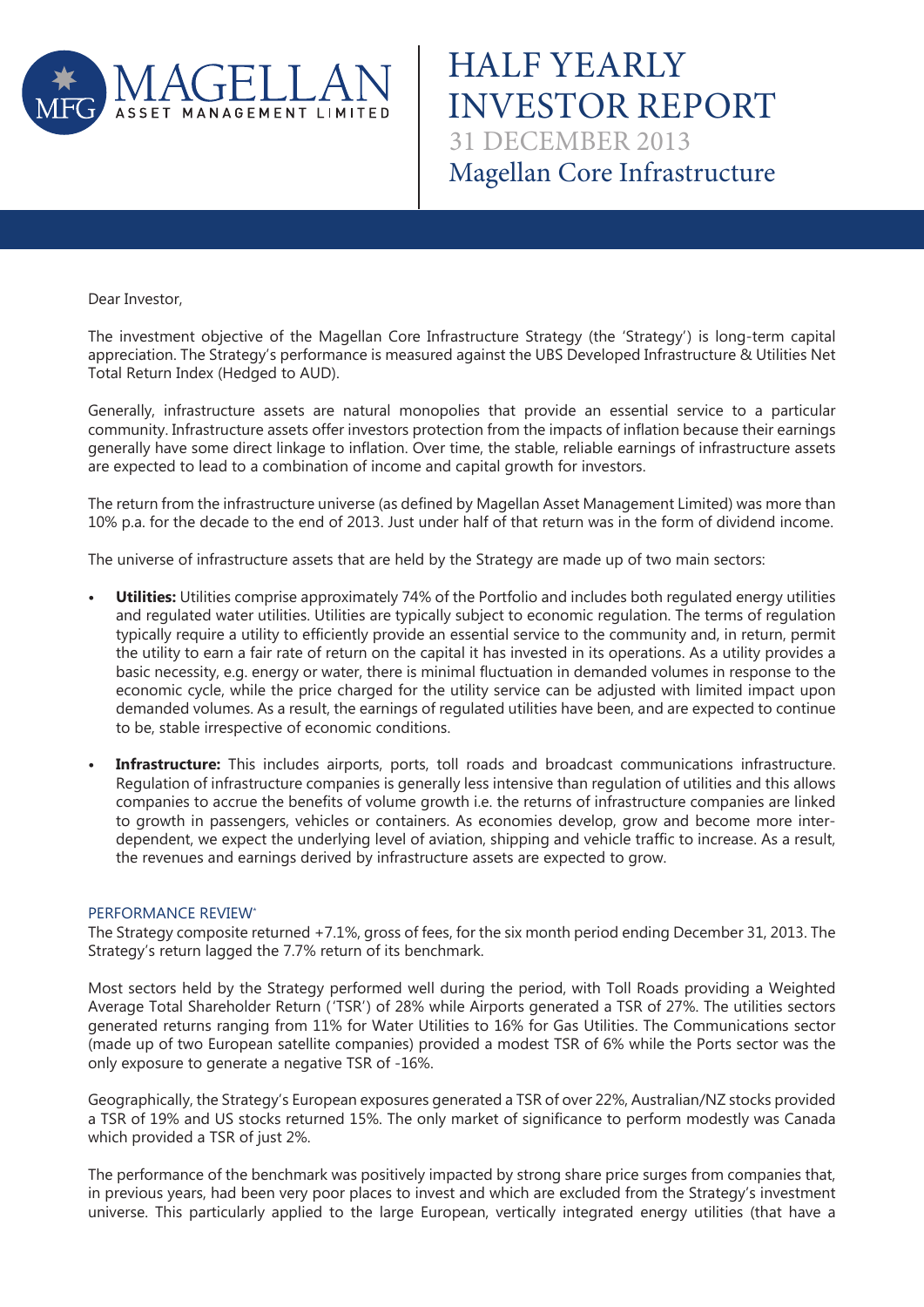

significant proportion of their earnings exposed to the competitive power generation sector) and regulated Japanese utilities (apparently acquired as a convenient way to play a yen currency strategy).

To illustrate the previous point, the following table shows the one and three year Total Shareholder Return of some of the top performing stocks in the benchmark index in 2013:

| <b>STOCK</b>                 | 1 Yr Return | 3 Yr Return |
|------------------------------|-------------|-------------|
| Tokyo Electric Power         | 151%        | $-74%$      |
| A2A SpA                      | 104%        | $-1%$       |
| Electricite de France (EDF)  | 95%         | $+1%$       |
| Public Power Corp            | 84%         | $+9%$       |
| <b>Tohoku Electric Power</b> | 47%         | $-34%$      |
| Veolia                       | 39%         | $-34%$      |
| Kyushu Electric Power        | 37%         | $-22%$      |
| Kansai Electric Power        | 33%         | $-36%$      |
| <b>GDF Suez</b>              | 20%         | $-20%$      |

Source: Bloomberg.

#### KEY BENEFIT OF THE MAGELLAN CORE INFRASTRUCTURE STRATEGY

We believe that one of the key reasons for making a portfolio allocation to infrastructure as a separate asset class is to achieve a defensive diversification from broader equity markets. However, this is only true if one adopts a strict definition of what constitutes the asset class.

For instance, the following graph shows the USD returns from global equities (represented by the MSCI Total Return Index), Strategy and a more standard approach to defining what constitutes "infrastructure" (here using the UBS Developed Markets Infrastructure & Utilities Total Return Index) during and after the "tech-wreck" market in the first half of the last decade. Clearly, the Strategy provided a quite different return experience, while the standard approach was highly correlated with global equity markets.



Source: Bloomberg, Magellan Asset Management Limited.

A similar result can be seen in the most recent serious market downturn. On this occasion the returns from the Strategy were reasonably correlated with global equity markets, although not falling as far. This was because the downturn was the result of a credit market crisis, so any stocks with credit market exposure were sold off. The superior quality of the stocks in the Strategy meant that they recovered in approximately half the time of the more broadly-defined infrastructure universe. In contrast, the standard approach was, once again, highly correlated to global equities.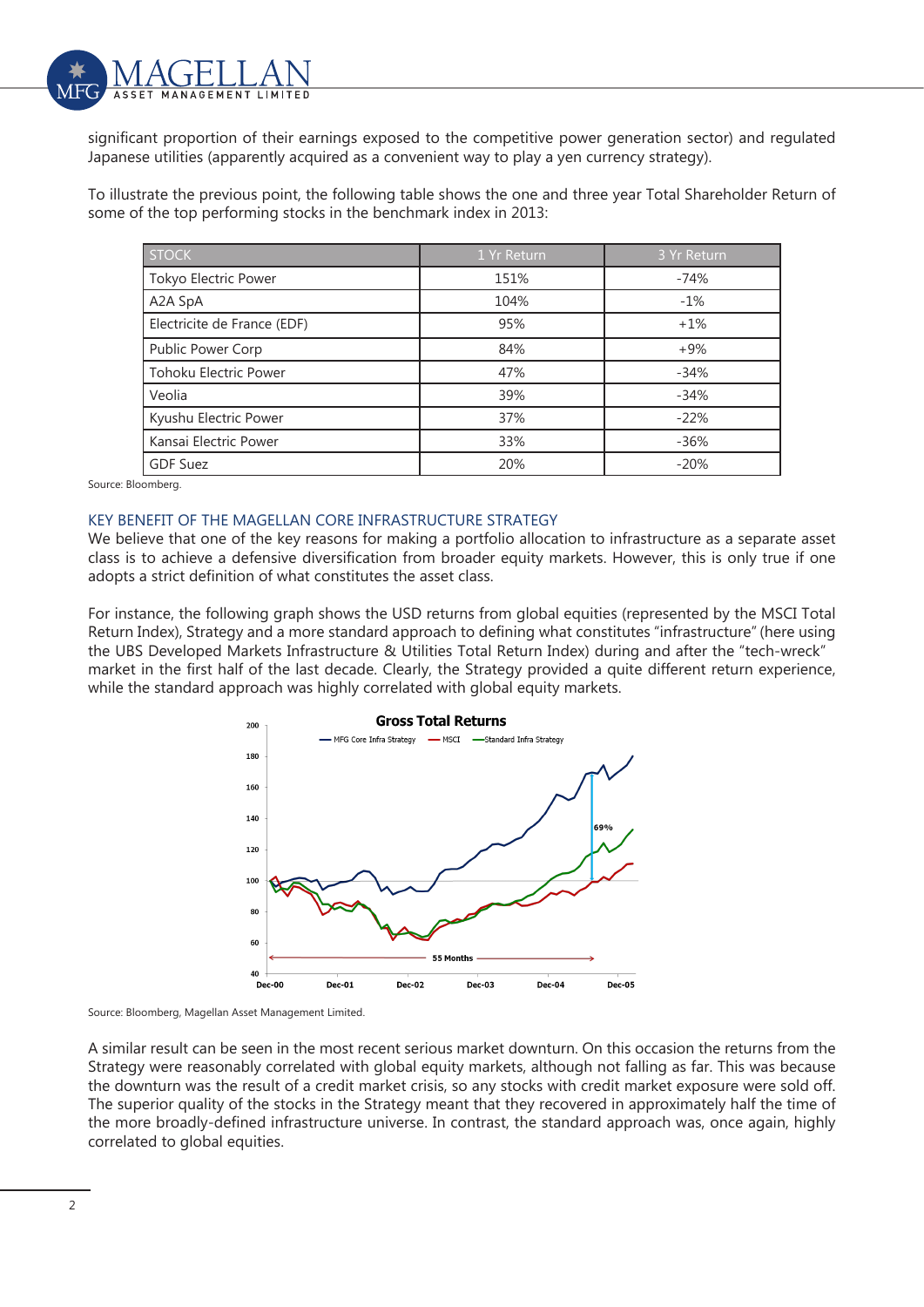



Source: Bloomberg, Magellan Asset Management Limited.

# **COMPANY IN FOCUS**

# Transurban

Transurban is an Australian stock that owns dominant positions in urban toll roads in Australia, a recentlyopened toll road outside Washington DC and another in Virginia under construction. Transurban has been a holding in the Strategy since it launched in 2000.

In our view, Transurban owns one of the most attractive portfolios of toll roads of any company globally for three key reasons:

- 1. The roads are all urban toll roads. Urban toll roads have lower levels of truck traffic than inter-urban toll roads and are, therefore, much more reliable cash generators through the economic cycle.
- 2. As the following table highlights, the concessions allow a minimum of inflation-linked toll increases, with the more valuable assets allowing greater-than-inflationary increases.
- 3. The concessions generally have significant terms remaining.

| <b>ASSET</b>                     | <b>TRANSURBAN</b><br><b>OWNERSHIP</b> | <b>CONCESSION</b><br><b>ENDS</b> | <b>TOLLS INCREASE</b>                                                           |
|----------------------------------|---------------------------------------|----------------------------------|---------------------------------------------------------------------------------|
| CityLink, Melbourne              | 100%                                  | 2034                             | Greater of 4.5% pa<br>or CPI to 2015 then CPI                                   |
| M1, Sydney                       | 75.1%                                 | 2048                             | Greater of 4.1% pa<br>or basket of 62.5% Average Weekly<br>Earnings & 37.5% CPI |
| M2, Sydney                       | 100%                                  | 2046                             | Greater of 4.1% pa or CPI                                                       |
| M5, Sydney                       | 50%                                   | 2026                             | <b>CPI</b>                                                                      |
| M7, Sydney                       | 50%                                   | 2037                             | <b>CPI</b>                                                                      |
| Lane Cove Tunnel, Sydney         | 100%                                  | 2037                             | <b>CPI</b>                                                                      |
| Cross City Tunnel, Sydney        | 100%                                  | 2035                             | <b>CPI</b>                                                                      |
| 495 Express Lanes, Virginia, USA | 67.5%                                 | 2087                             | Dynamic based on usage - no cap*                                                |
| 95 Express Lanes, Virginia, USA  | 67.5%                                 | 2088                             | Dynamic based on usage – no cap*                                                |

Source: Transurban.

\*Both the 495 Express Lanes and the 95 Express Lanes are High Occupancy Transit lane toll roads where the toll changes according to the level of usage, i.e. the higher the demand the higher the toll. Tolls are not paid by vehicles with three or more occupants. The tolls increase to ensure that traffic on the express lanes flows freely even during peak periods.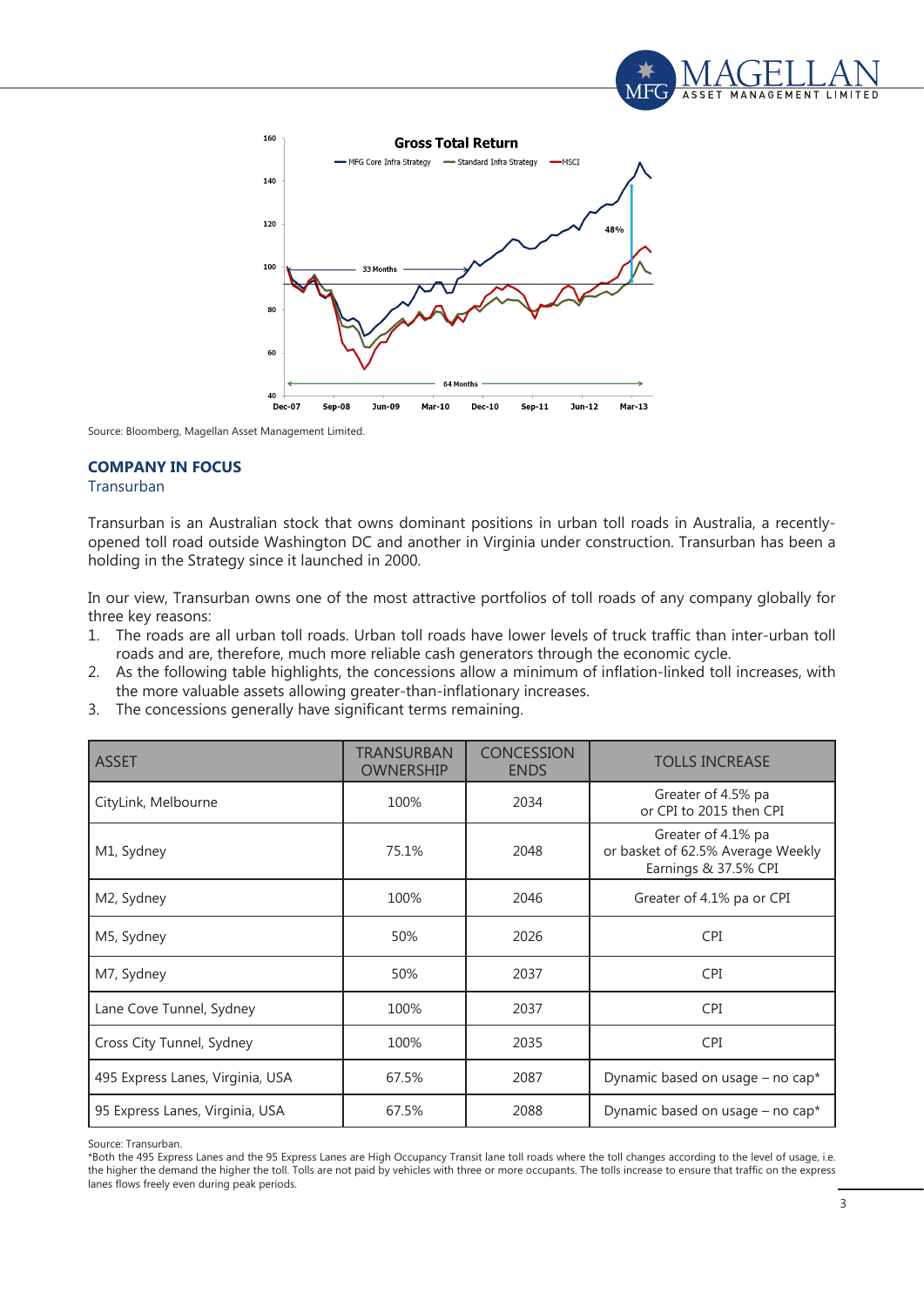

The CityLink project in Melbourne, Australia was Transurban's first project. It provides the only freeway-standard by-pass of the downtown area of Melbourne, a city of more than 4 million people. The road links Melbourne's international airport to the downtown area as well as providing commuter access to suburbs to the north and south-east of the city.

The map of Sydney, Australia below clearly illustrates Transurban dominant position in the Sydney toll road market, owning positions in every toll road within the Sydney basin, home to almost 5 million people.

While the value of Transurban's strategic dominance of the Sydney road system is impossible to quantify, it clearly provides numerous value enhancing options. For instance, Transurban is currently in exclusive negotiations with the State Government of New South Wales to build a connection between the M2 and the F3 Freeway (that links Sydney to Newcastle, the next largest city in the state of New South Wales). While yet to reach financial close, we expect this US\$2.4bn deal to be favourable for Transurban shareholders.



Source: Transurban.

One of the key outcomes of these highly attractive investment characteristics is the confidence we can have in the free cash flow the assets will produce. The following graph shows the growth in Transurban's distributions since 2009 and consensus forecasts for the next 5 years. Over that period, distributions will have grown by 10% pa.



Source: Transurban, Magellan Asset Management Limited.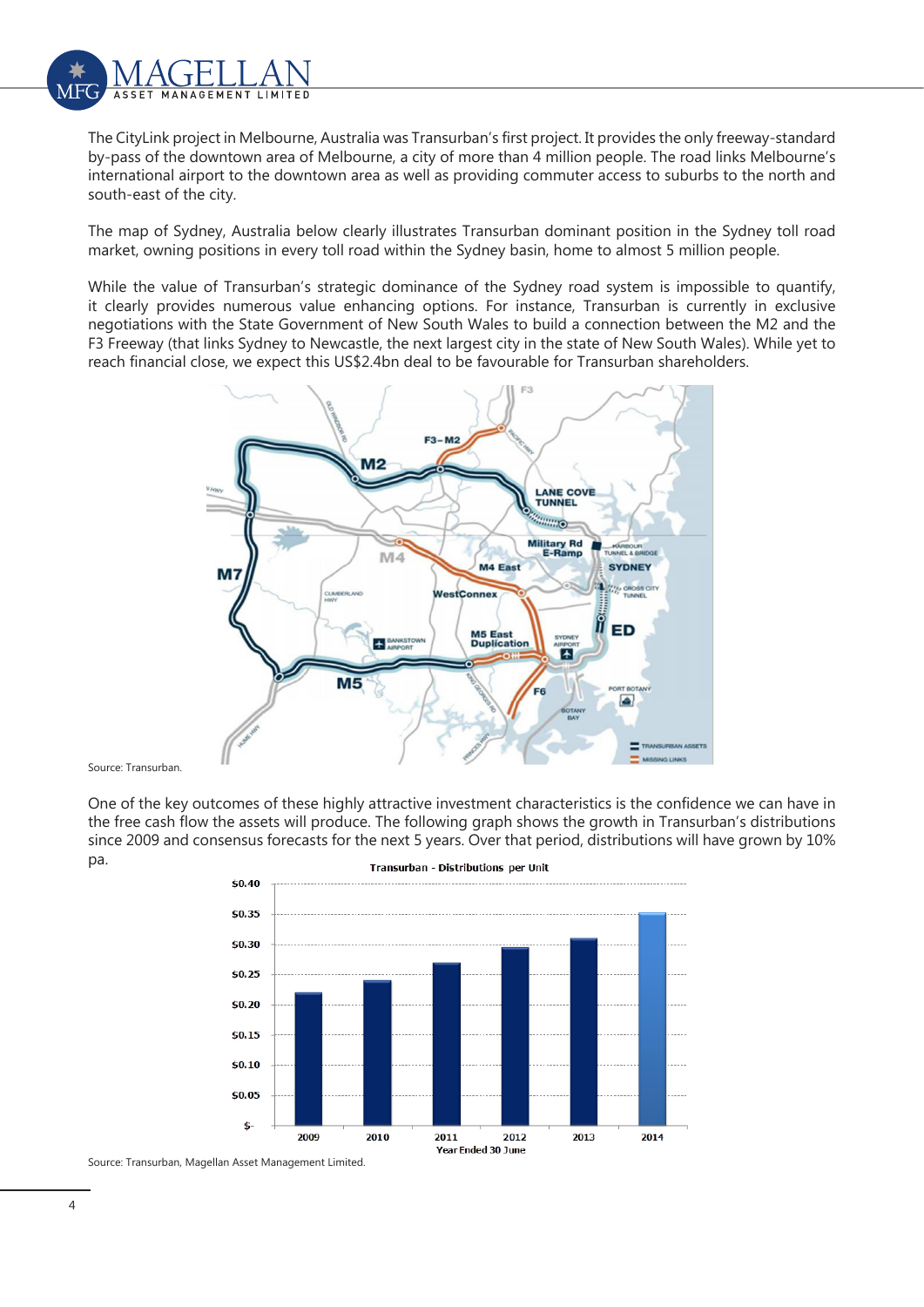

## **PORTFOLIO OUTLOOK AND STRATEGY**

The Strategy aims to provide reliable returns over the medium-to-longer term. Excluding the impact of FX, we expect the Strategy to provide a gross return of inflation plus 5% to 6% over the medium term. The Strategy significantly exceeded that expectation during 2013, partly reflecting the recovery of stocks held by the Strategy that had been over-sold in previous years. We now see the utilities market as broadly in equilibrium while infrastructure stocks remain cheap.

We believe that infrastructure and utility assets, with requisite earnings reliability and a linkage of earnings to inflation offer attractive, long-term investment propositions. Furthermore, given the predictable nature of earnings and the structural linkage of those earnings to inflation, the investment returns generated by infrastructure assets are different from standard asset classes and offer investors valuable diversification when included in an investment portfolio. In the current uncertain economic and investment climate, the reliable financial performance of infrastructure investments makes them particularly attractive and an investment in listed infrastructure can be expected to reward patient investors with a three-to-five year timeframe.

Yours sincerely,

Dennis Eagar Portfolio Manager Magellan Core Infrastructure January 2014